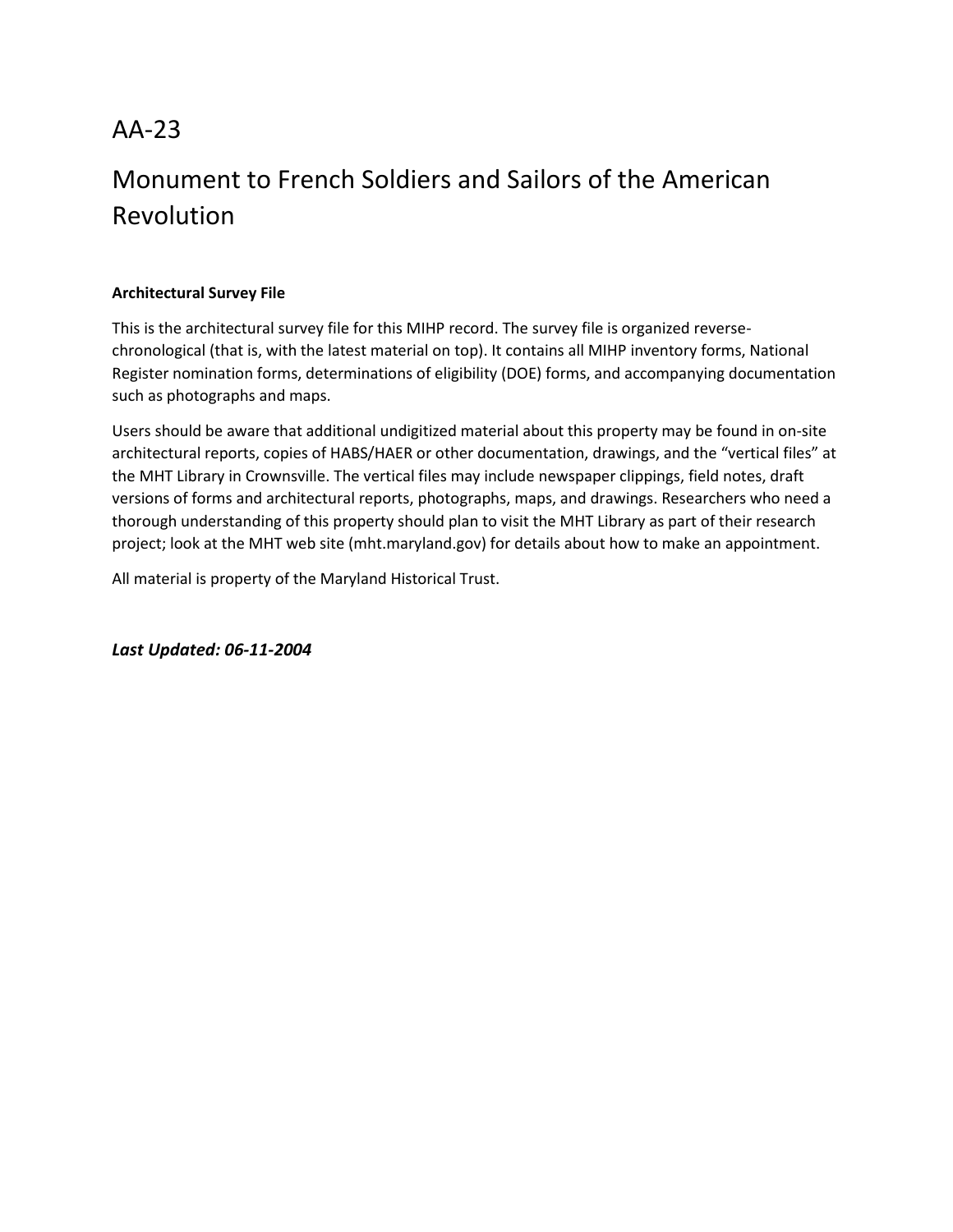AA-23 Monument to French Soldiers and Sailors of the American Revolution Anne Arundel County Capsule Summary

The Monument to French Soldiers and Sailors of the American Revolution stands in a grove of trees above College Creek at St. John's College in Annapolis. Facing east toward the lawn and playing fields, the monument is a high-relief bronze allegorical figure mounted in a pink granite stele with a gray granite base.

The Monument, erected in 1911, is significant for its commemoration of the contribution the French made in the struggle for American independence. It is also significant as a representative example of Baltimore sculptor J. Maxwell Miller, and as a monumental stele memorial.

 $\mathcal{L}_{\text{max}}$  . The components of the second contract  $\mathcal{L}_{\text{max}}$ 

 $\hat{f}$  and the same contribution contributions over  $\hat{f}$  and  $\hat{f}$  are the  $\hat{f}$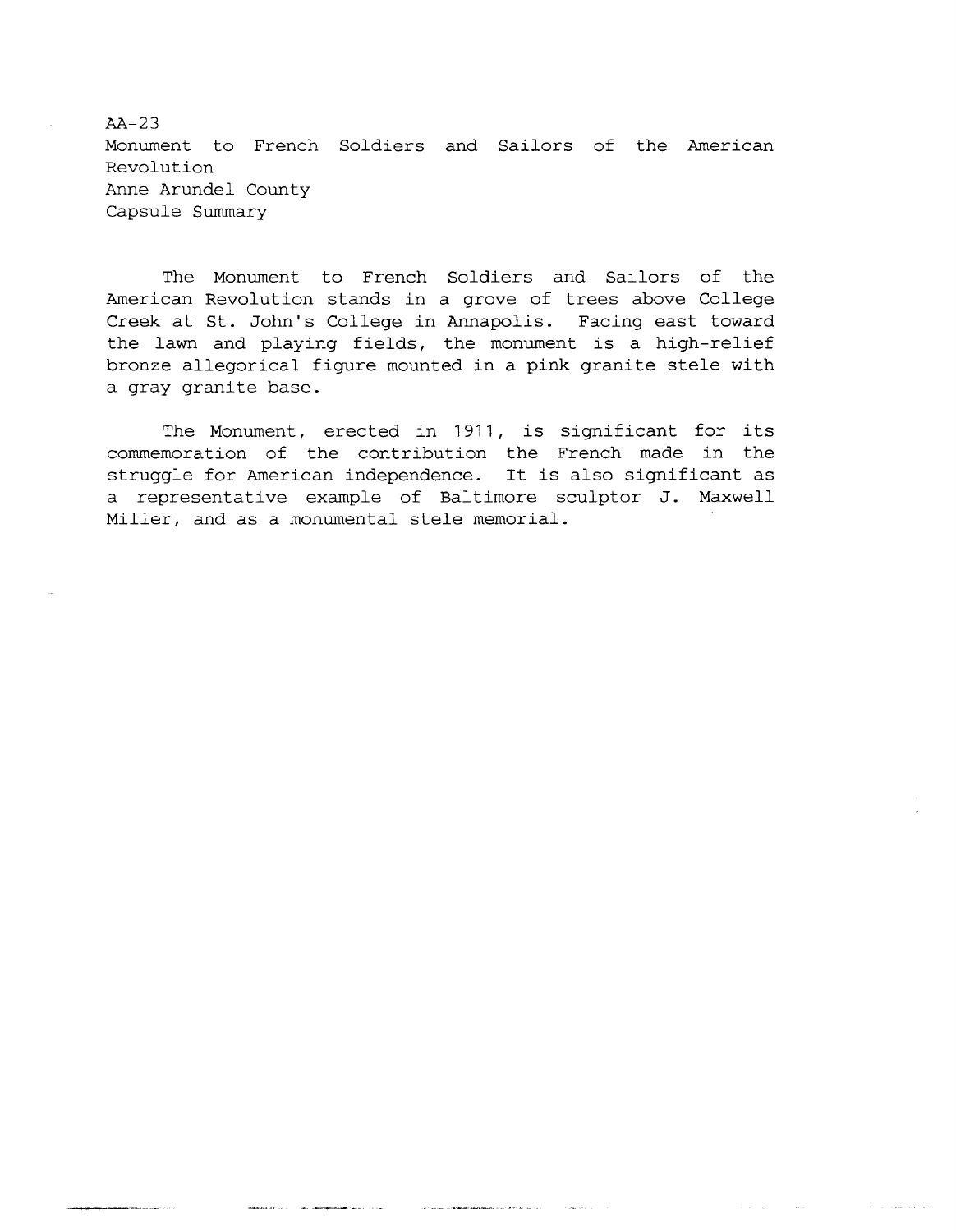MARYLAND INVENTORY OF

Survey No. AA-23

**Maryland Historical Trust Maryland Historical Trust And HISTORIO FIGUERTIES** 

**State Historic Sites Inventory Form**  $\frac{1}{2}$  **DOE**  $\frac{1}{2}$ **yes**  $\frac{1}{2}$ **no** 

| historic                                                                                                  | Monument to French Soldiers and Sailors of the American Revolution                                                                             |                                                                                                                                                              |                                                                                                                                                                                        |                                                                                                                                         |
|-----------------------------------------------------------------------------------------------------------|------------------------------------------------------------------------------------------------------------------------------------------------|--------------------------------------------------------------------------------------------------------------------------------------------------------------|----------------------------------------------------------------------------------------------------------------------------------------------------------------------------------------|-----------------------------------------------------------------------------------------------------------------------------------------|
| and/or common                                                                                             |                                                                                                                                                |                                                                                                                                                              |                                                                                                                                                                                        |                                                                                                                                         |
|                                                                                                           | <b>Location</b>                                                                                                                                |                                                                                                                                                              |                                                                                                                                                                                        |                                                                                                                                         |
|                                                                                                           | street & number St. John's College, 60 College Ave.                                                                                            |                                                                                                                                                              |                                                                                                                                                                                        | not for publication                                                                                                                     |
| city, town                                                                                                | Annapolis                                                                                                                                      | vicinity of                                                                                                                                                  | congressional district                                                                                                                                                                 | 4th                                                                                                                                     |
| MD<br>state                                                                                               | 21401                                                                                                                                          | county                                                                                                                                                       | Anne Arundel                                                                                                                                                                           |                                                                                                                                         |
|                                                                                                           | <b>Classification</b>                                                                                                                          |                                                                                                                                                              |                                                                                                                                                                                        |                                                                                                                                         |
| Category<br>$\_$ district<br>building(s)<br>structure<br>site<br>$T_{\perp}$ object                       | Ownership<br>$\frac{X}{X}$ private<br><u>__</u> __ both<br><b>Public Acquisition</b><br>___ in process<br>_ being considered<br>not applicable | <b>Status</b><br>___ unoccupied<br>___ work in progress<br><b>Accessible</b><br>____ yes: restricted<br>$x$ yes: unrestricted<br>$\overline{\phantom{0}}$ no | <b>Present Use</b><br>___ agriculture<br><sub>____</sub> commercial<br>$\mathbf{X}_\perp$ educational<br>entertainment<br>____ government<br><u>__</u> industrial<br>$\equiv$ military | __ museum<br>____ park<br>private residence<br>___ religious<br>____ scientific<br>____ transportation<br><u>x</u> other: commemorative |
|                                                                                                           | 4. Owner of Property                                                                                                                           |                                                                                                                                                              | (give names and mailing addresses of all owners)                                                                                                                                       |                                                                                                                                         |
|                                                                                                           | St. John's College (custodian)                                                                                                                 |                                                                                                                                                              | The General Society, Sons of the Revolution (owner)                                                                                                                                    |                                                                                                                                         |
|                                                                                                           | street & number 60 College Ave.                                                                                                                |                                                                                                                                                              |                                                                                                                                                                                        | telephone no.: (410) 263-2371                                                                                                           |
|                                                                                                           | Annapolis                                                                                                                                      |                                                                                                                                                              | state and zip code MD 21401                                                                                                                                                            |                                                                                                                                         |
|                                                                                                           | 5.  Location of Legal Description                                                                                                              |                                                                                                                                                              |                                                                                                                                                                                        |                                                                                                                                         |
|                                                                                                           | courthouse, registry of deeds, etc. Anne Arundel County Courthouse                                                                             |                                                                                                                                                              |                                                                                                                                                                                        | liber                                                                                                                                   |
|                                                                                                           | Church Circle                                                                                                                                  |                                                                                                                                                              |                                                                                                                                                                                        | folio                                                                                                                                   |
|                                                                                                           | Annapolis                                                                                                                                      |                                                                                                                                                              |                                                                                                                                                                                        | state MD 21401                                                                                                                          |
|                                                                                                           | <b>Representation in Existing</b>                                                                                                              |                                                                                                                                                              | Historical Surveys                                                                                                                                                                     |                                                                                                                                         |
|                                                                                                           |                                                                                                                                                |                                                                                                                                                              |                                                                                                                                                                                        |                                                                                                                                         |
|                                                                                                           |                                                                                                                                                |                                                                                                                                                              | federal                                                                                                                                                                                | _____ state _____ county                                                                                                                |
| name<br>city, town<br>street & number<br>city, town<br>6.<br>title<br>date<br>pository for survey records |                                                                                                                                                |                                                                                                                                                              |                                                                                                                                                                                        | <sub>-</sub> local                                                                                                                      |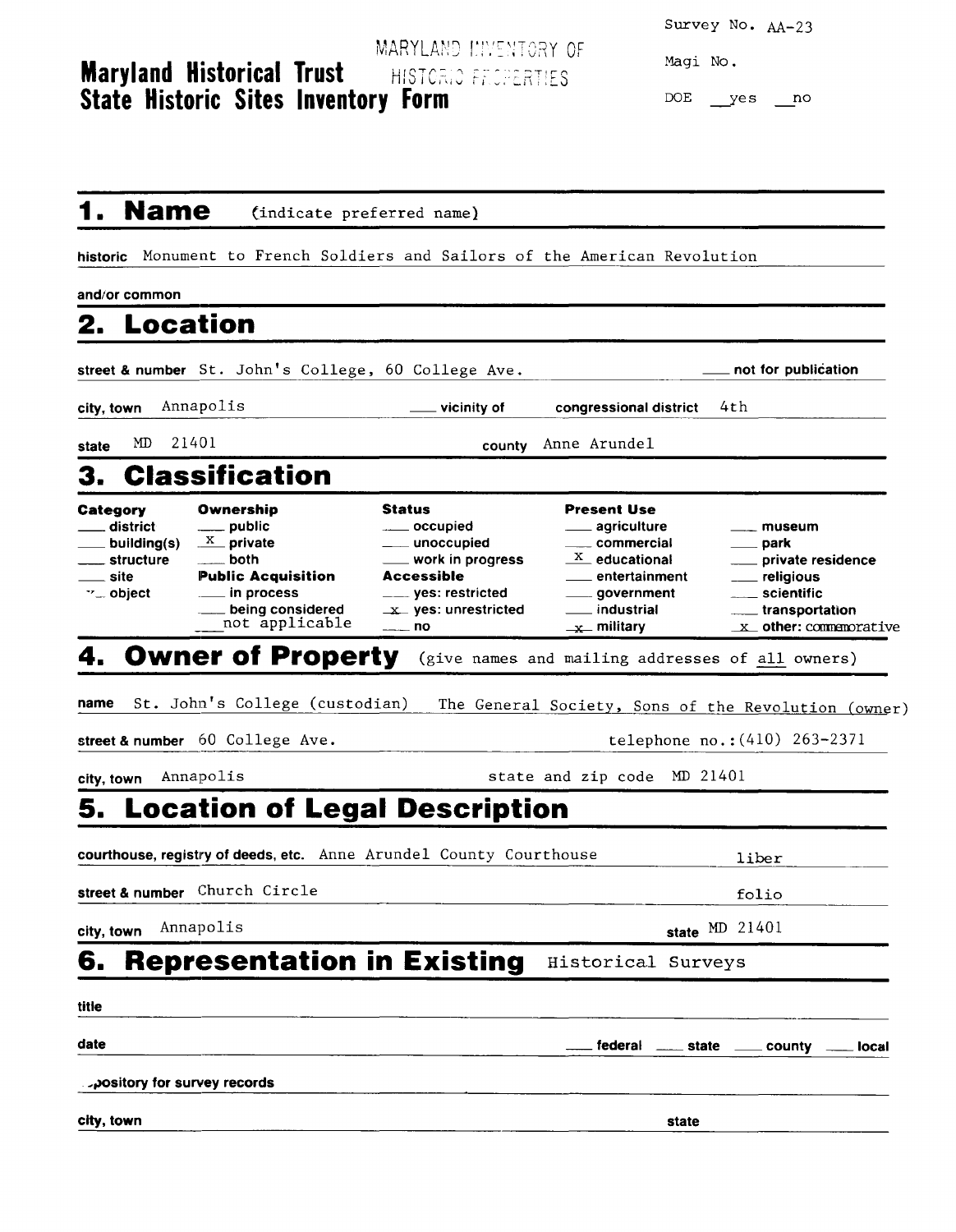### **7. Description**

Survey No. AA-23

| <b>Condition</b>       |               | <b>Check one</b>  | Chec         |
|------------------------|---------------|-------------------|--------------|
| $\mathbf{X}$ excellent | deteriorated  | $\perp$ unaltered | $\mathbf{x}$ |
| ____ good              | ruins         | altered           |              |
| <sub>——</sub> fair     | ___ unexposed |                   |              |

**Check one**  \_x\_ **original site**  date of move

Prepare both a summary paragraph and a general description of the resource and its various elements as it exists today.

The Monument to French Soldiers and Sailors of the American Revolution stands in a grove of trees above College Creek at St. John's College in Annapolis. Facing east toward the lawn and playing fields, the monument is a high-relief bronze allegorical figure mounted in a pink granite stele with a gray granite base.

The life-sized classical female figure of Memory stands with a laurel branch on her right arm and her left arm supporting the top of a shield which stands at her side. The inscription on the<br>shield reads: "A TRIBUTE OF GRATITUDE TO THE BRAVE SOLDIERS AND "A TRIBUTE OF GRATITUDE TO THE BRAVE SOLDIERS AND SAILORS OF FRANCE BURIED HERE WHO GAVE THEIR LIVES IN THE STRUGGLE FOR AMERICAN INDEPENDENCE. THE MEMORY OF THEIR DEEDS WILL ENDURE FOREVER 1781-1783."

The figure's gaze is downcast beyond the shield to a small gravestone in the lower right corner of the composition. A similar stone is at her feet in the opposite corner. The stone near her feet reads: "CI GIT UN MARIN DE LA FRANCE." The stone beneath her gaze reads: "CI GIT UN SOLDAT DE LA FRANCE."

The figure stands against a low relief background of the French army marching out of the frame, rifles on their shoulders, "passing as in a dream," noted French Ambassador Jusserand at the dedication.<sup>1</sup> A ship's mast is visible through the rifles. Banners also billow in the active, crowded background, framing the head of the main figure in a more simplified plane.

The head and left arm of the figure stand in three-quarter<br>relief against the background; the high relief is further against the background; the high relief is further emphasized by smooth modeling, in contrast to the rougher style of the gown and background. The sculptor has also gained depth by placing a palm frond at the lower right corner of the composition, a few leaves overlapping the stone frame. The curve of the frond draws the eye from the inscription back into the frame.

Below the figure the base of the bronze is inscribed: "ERECTED APRIL 19 1911 BY THE SONS OF THE REVOLUTION." The signature "J. Maxwell Miller '10" is carved directly above the inscription on the right. Carved on the left above the inscription<br>is: "ROMAN BRONZE WORKS NY." "ROMAN BRONZE WORKS NY."

<sup>&</sup>lt;sup>1</sup>General Society, Sons of the Revolution, "Rededication and Annual Wreath-laying Ceremony," Program, October 18, 1990, 2.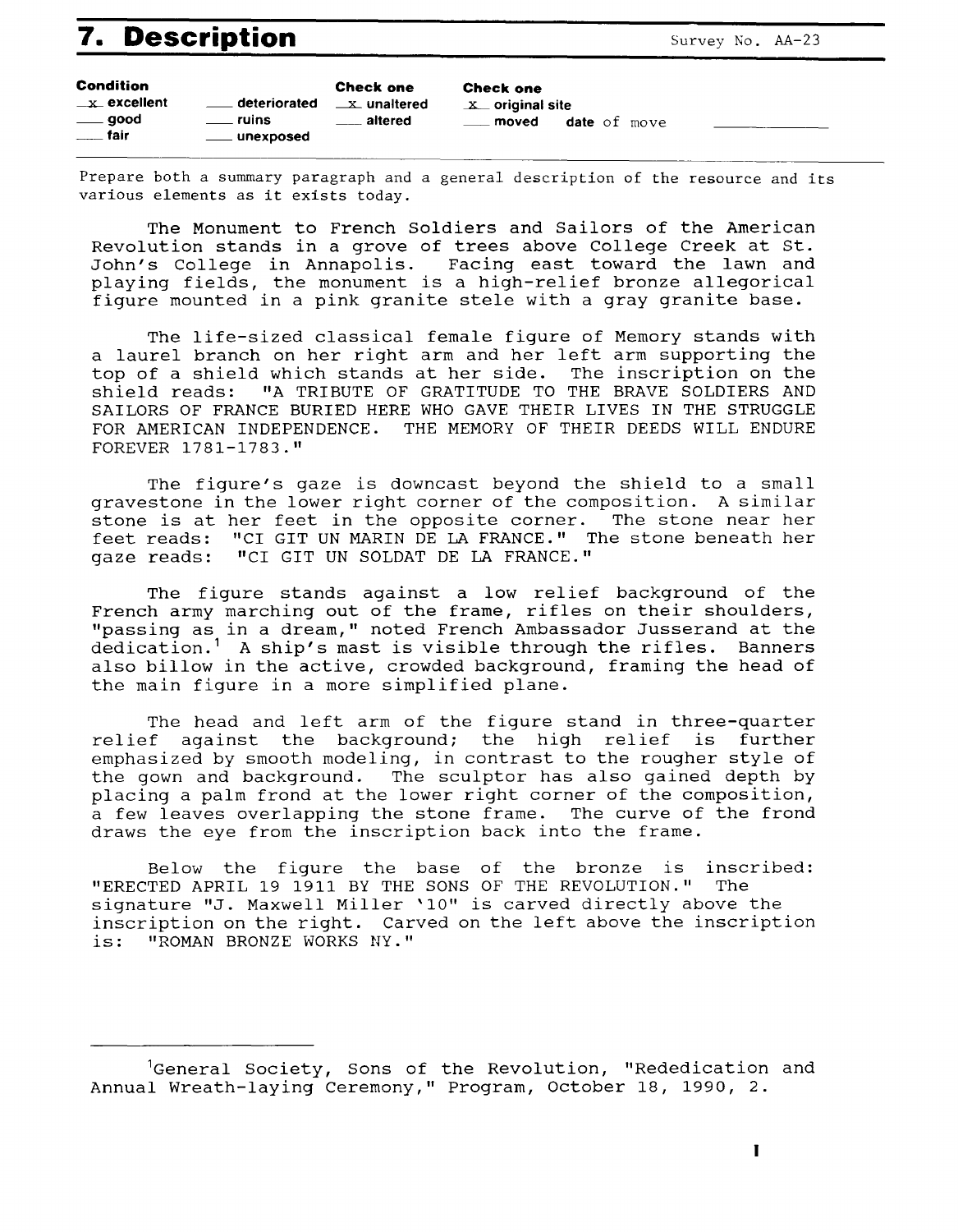### **Significance** Survey No. AA-23

| Period<br>___ prehistoric<br>$1400 - 1499$<br>$- 1600 - 1699$<br>$\frac{1}{2}$ 1700–1799<br>$-1800 - 1899$<br>$\_$ x $\_$ 1900 $-$ | 1500-1599 | $\frac{1}{2}$<br>$\overline{\phantom{a}}$ art | Areas of Significance—Check and justify below<br>archeology-prehistoric ______ community planning<br>archeology-historic_<br><sub>__</sub> ___ agriculture<br><u>__</u> __ architecture<br>_____ commerce<br>____ communications |  | <u>__</u> __ conservation<br><u>__</u> economics<br><u>__</u> education<br>___ engineering<br>exploration/settlement ____ philosophy<br><u>_</u> __ industry<br><u>__</u> invention |  | <u>saman law</u><br><u>_____</u> literature<br>$\frac{X}{X}$ military<br><u>_</u> __ music | politics/government | ____ landscape architecture ____ religion<br>____ science<br>$X$ sculpture<br><u>__</u> __theater | social/<br>humanitarian<br>____transportation<br>___ other (specify) |  |
|------------------------------------------------------------------------------------------------------------------------------------|-----------|-----------------------------------------------|----------------------------------------------------------------------------------------------------------------------------------------------------------------------------------------------------------------------------------|--|-------------------------------------------------------------------------------------------------------------------------------------------------------------------------------------|--|--------------------------------------------------------------------------------------------|---------------------|---------------------------------------------------------------------------------------------------|----------------------------------------------------------------------|--|
| Specific dates 1911                                                                                                                |           |                                               |                                                                                                                                                                                                                                  |  |                                                                                                                                                                                     |  |                                                                                            |                     | Builder/ArchitectJ. Maxwell Miller; Roman Bronze Works, NY                                        |                                                                      |  |
| check:                                                                                                                             |           | and/or                                        | Applicable Criteria: XA B XC D<br>Applicable Exception: $A$ B C $D$ $E$ $x F$ $G$                                                                                                                                                |  |                                                                                                                                                                                     |  |                                                                                            |                     |                                                                                                   |                                                                      |  |
|                                                                                                                                    |           |                                               | Level of Significance: national x state                                                                                                                                                                                          |  |                                                                                                                                                                                     |  | local                                                                                      |                     |                                                                                                   |                                                                      |  |

Prepare both a summary paragraph of significance and a general statement of history and support.

The Monument to French Soldiers and Sailors of the American Revolution is significant for its commemoration of the contribution the French made in the struggle for American independence, as a representative example of a prominent local sculptor, and as a monumental stele memorial.

During the war, French troops of Rochambeau camped in Annapolis from September 18-21, 1781 on their way to Yorktown. The General Society, Sons of the Revolution erected the French monument at St. John's College near where the French were camped and on the site where unknown French soldiers and sailors are believed to be buried. It was dedicated on April 18, 1911 by a congregation which included President William Howard Taft and French Ambassador Jean Jusserand.<sup>2</sup>

The monument is a significant sculpture by the Baltimore artist J. Maxwell Miller. Baltimore memorials by Miller include the Baltimore City College War Memorial, the Confederate Women's Monument on University Parkway at Charles Street, and the Star Spangled Banner Centennial Monument at Patterson Park.<sup>3</sup>

The French monument is representative of the sculptor's early work. According to William Sener Rusk, author of Art in Baltimore, Miller was trained in Baltimore and was a Rinehart Scholar at the Academie Julien with Verlet in Paris. Here, as Rusk notes was often the case, Miller has made the inscription a part of the decorative scheme.<sup>4</sup>

 $\textsuperscript{2}$ Ibid., 2.

<sup>3</sup>William Sener Rusk, Art in Baltimore: Monuments and Memorials (Baltimore: the Norman, Remington Company, 1924), 131-132.

 $4$ Ibid., 19.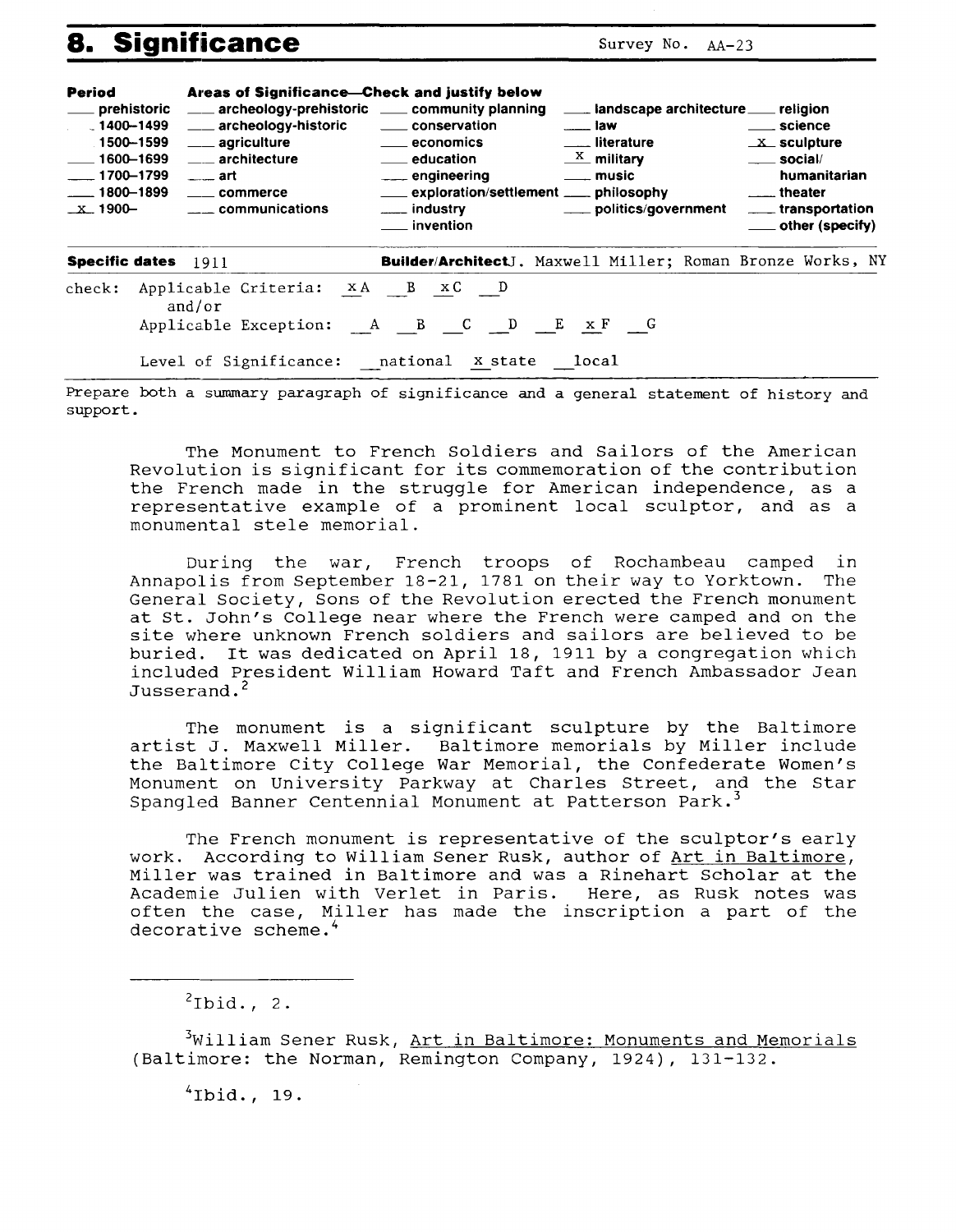## **Major Bibliographical References** Survey No. AA-23

Rusk, William Sener. Art in Baltimore: Monuments and Memorials. Baltimore, Norman, Remington Company, 1924.

Shapiro, Michael Edward. Bronze Casting and American Sculpture 1850-1900. Newark: University of Delaware Press, 1985.

#### **1 O. Geographical Data**

**Acreage of nominated property** less than 1 acre

**Quadrangle name** USGS Annapolis, MD **Quadrangle scale**  $1:24,000$ 

| Zone | Easting | "Lillulad Lilabad<br><b>Northing</b>     | Zone                        | "LILLI<br>Easting | <b>Northing</b> |
|------|---------|------------------------------------------|-----------------------------|-------------------|-----------------|
|      |         | فلتنا للتطيبنا لتنابلننا                 |                             |                   |                 |
|      |         | E Liud Libertania di Libertania ang      |                             | FLIJ LLILII LILI  |                 |
|      |         | $GL$ and $GL$ and $GL$ and $GL$ and $GL$ | $H$ $\vert$ $\vert$ $\vert$ |                   |                 |

| UTM <b>References</b><br>do NOT complete UTM references        |                                                      |  |
|----------------------------------------------------------------|------------------------------------------------------|--|
| $\mathsf{A}_{\ \cdot\ }$<br>Zone<br>Easting<br><b>Northing</b> | в <sub> </sub><br>Easting<br><b>Northing</b><br>Zone |  |
| $c \mid -1$                                                    | $D \mid \cdot$<br>$\mathbf{1}$ $\mathbf{1}$          |  |
| $E \left  \begin{array}{cc} 1 & 1 \end{array} \right $         | F                                                    |  |
| $G \begin{bmatrix} 1 & 1 \end{bmatrix}$                        | H                                                    |  |

#### **Verbal boundary description and justification**

North corner of St. John's College campus, bounded on northwest by boathouse and College Creek and on northeast by King George Street.

| state                                                  | code | county | code                          |
|--------------------------------------------------------|------|--------|-------------------------------|
| state                                                  | code | county | code                          |
| 11. Form Prepared By                                   |      |        |                               |
|                                                        |      |        |                               |
| name/title Nancy Kurtz, Monuments Survey Administrator |      |        |                               |
| organization Maryland Historical Trust                 |      |        | date $1$ April $1994$         |
| street & number 100 Community Pl.                      |      |        | $(410)$ 514-7648<br>telephone |

The Maryland Historic Sites Inventory was officially created by an Act of the Maryland Legislature to be found in the Annotated Code of Maryland, Article 41, Section 181 KA, 1974 supplement.

The survey and inventory are being prepared for information and record purposes only and do not constitute any infringement of individual property rights.

return to: Maryland Historical Trust Shaw House 21 State Circle Annapolis, Maryland 21401 (301) 269-2438 **tv:f\:(** • ~ . -1 \. • *'J.* ~ **.. CAL TRUST**  DHCP/DHCD 100 COMMUNiTY PLACE CROWNSViLLE, MD 21032-2023 -514-7600 PS-2746

ſ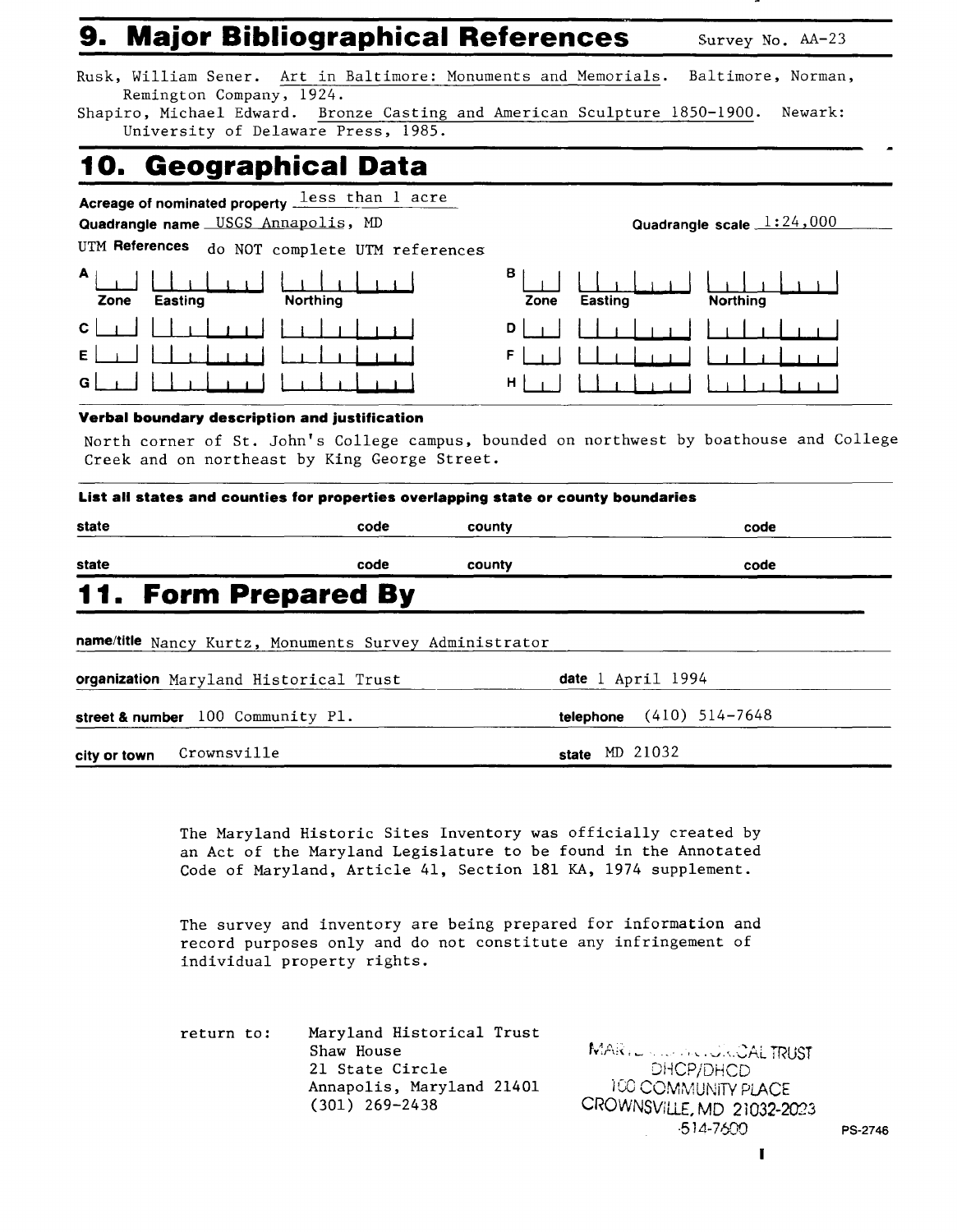$AA-23$ Monument to French Soldiers and Sailors of the American Revolution Anne Arundel county 7.1 Description

The pink granite stele is carved in foliated scrolls at the upper front corners with a fleur-de-lis at the center of each<br>scroll. The cornice is stepped with a subtle ogee molding. The The cornice is stepped with a subtle ogee molding. granite plinth below the stele has reverse ogee molding and steps down to a low gray granite base, which carries a small circular bronze emblem of the Sons of the Revolution. stele is blank.

Two large cedars flank the monument. A low parged masonry curves behind the monument. Sixteen yews were planted in wall curves behind the monument.<br>front of the wall in 1990. The mo The monument, trees and wall stand on a terrace; directly in front of the monument is a concrete walk which leads to the edge of the terrace and drops four steps to the lawn. Behind the monument and grove of trees is a boathouse on the<br>creek. King George Street passes north of the monument at a King George Street passes north of the monument at a comfortable distance.

In October 1990 the General Society, Sons of the Revolution had the monument lightly cleaned with a walnut shell air abrasive and waxed by conservator Geoffrey Lemmer. The bronze is in good condition as is the granite, which has two small cracks at the southwest corner. The conservation did not affect the historic The conservation did not affect the historic integrity of the object; none of the historic patina was removed<br>from the bronze before waxing. In October 1993 the Maryland from the bronze before waxing. Military Monuments Commission had the monument examined, washed and rewaxed where needed by conservator Nicolas Veloz, prior to the annual rededication and wreath-laying ceremony.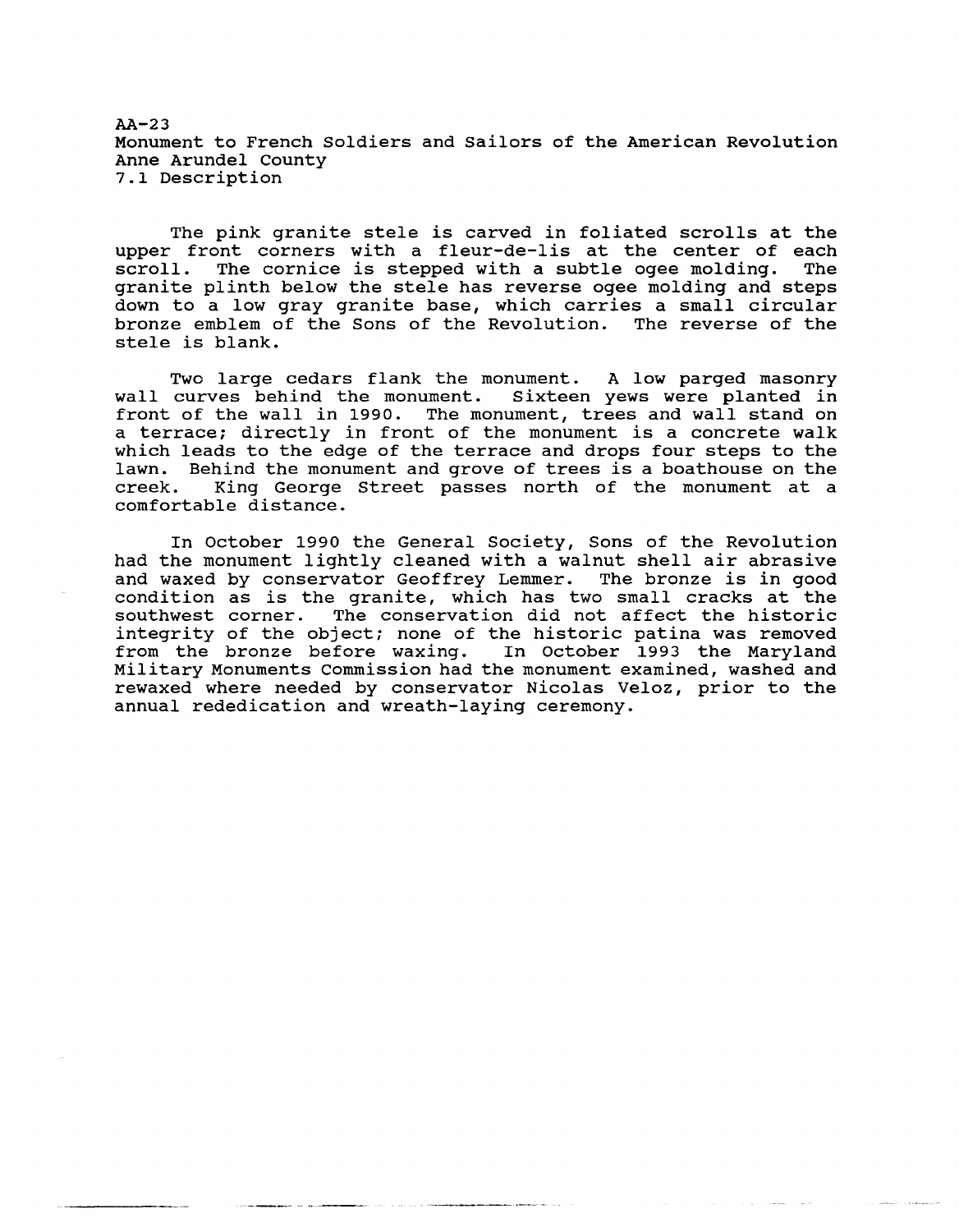$AA-23$ Monument to French Soldiers and Sailors of the American Revolution Anne Arundel County 8.1 Significance

The bronze relief was cast by the Roman Bronze Works, established in 1900 in New York City by Ricardo Bertelli and the first American foundry to specialize in the lost-wax casting<br>process. The company also cast Henry Merwin Shrady's General The company also cast Henry Merwin Shrady's General Ulysses s. Grant Memorial in Washington, DC, the largest bronze casting of its time, completed in 1922.<sup>5</sup>

The French monument embodies the characteristics of the monumental stele, a descendant of the ancient Greek gravestone, and the use of which reflects the influence of the City Beautiful movement on the college. One other example in Maryland of the stele form with a high relief bronze sculpture is Edward Berge's World War I Memorial in Prince Frederick, erected in 1920. other stelae, similar in type but sculpted in lower relief, are the World War I monuments at St. John's College in Annapolis (by Schuler) and in Upper Marlboro (by Miller) .

<sup>5</sup>Michael Edward Shapiro, <u>Bronze casting and American Sculpture</u> 1850-1900 (Newark: University of Delaware Press, 1985), 137, 175.

.<br>Maria e como que foi como como como como construírta e a calificial da antecimidad a milho de calificación de

**The Contract Commission of the contract of the contract**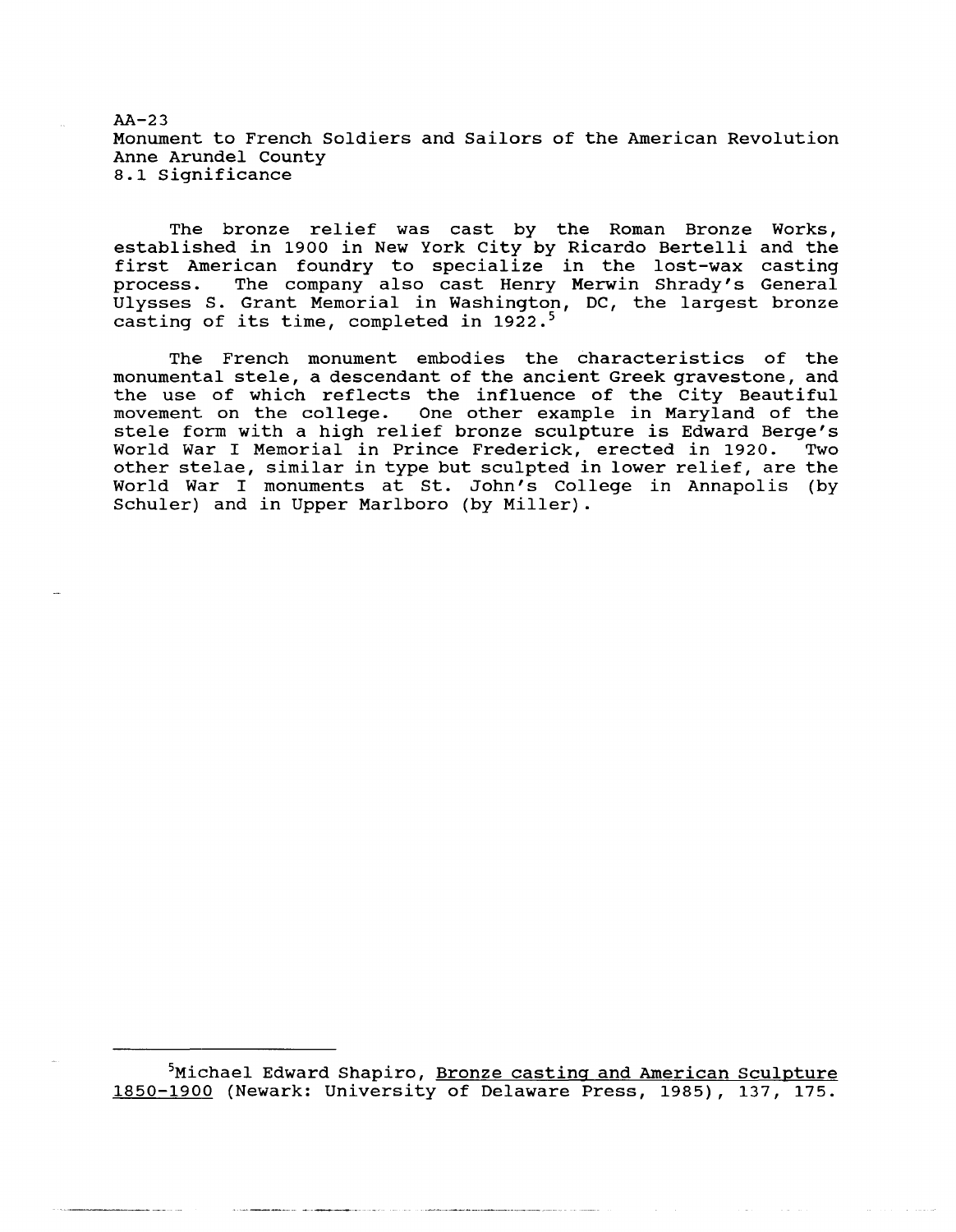$AA-23$ 

Monument to French Soldiers and Sailors of the American Revolution Anne Arundel County

MARYLAND COMPREHENSIVE HISTORIC PRESERVATION PLAN DATA

STATEWIDE HISTORIC CONTEXTS

Geographic Organization: Western Shore

Chronological/Developmental Period(s): Industrial/Urban Dominance, A.D. 1870-1930

Prehistoric/Historic Period Theme(s): Military and Social/Educational/Cultural

Resource Type:

Category: Object

Historic Environment: Urban

- Historic Function(s) and Use(s): RECREATION AND CULTURE/monument (commemorative)
- Known Design Source(s): J. Maxwell Miller (Sculptor), Roman Bronze Works NY (Foundry)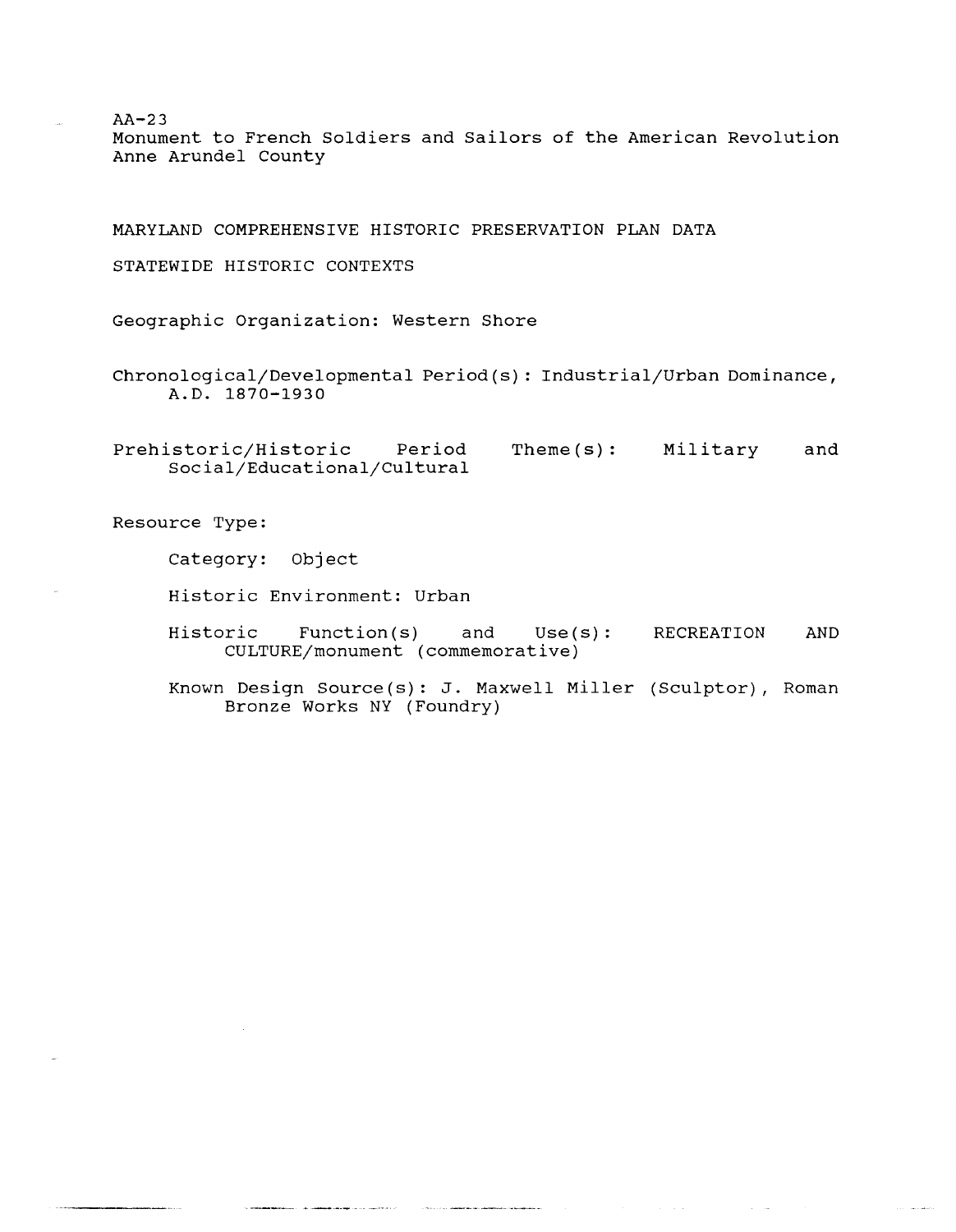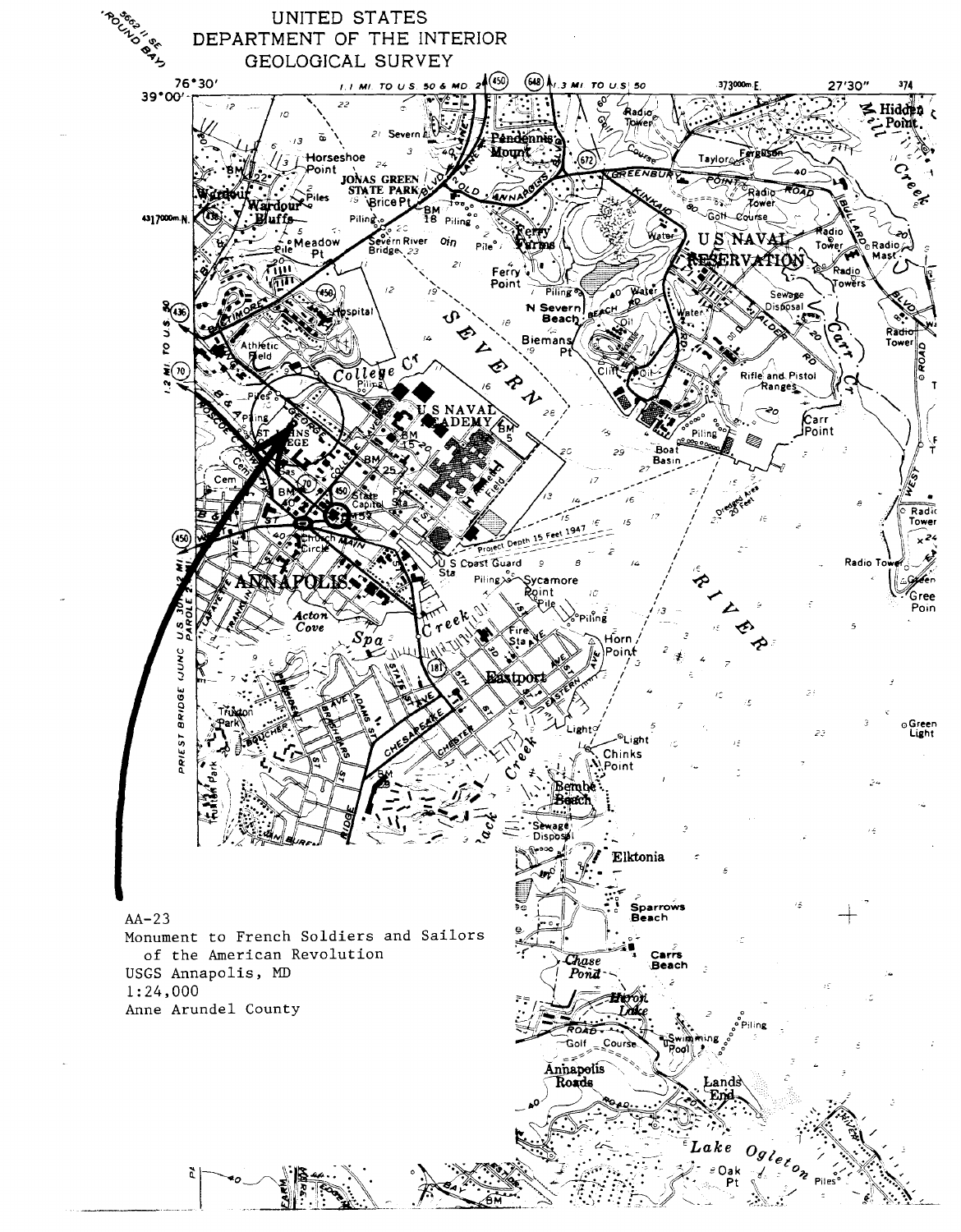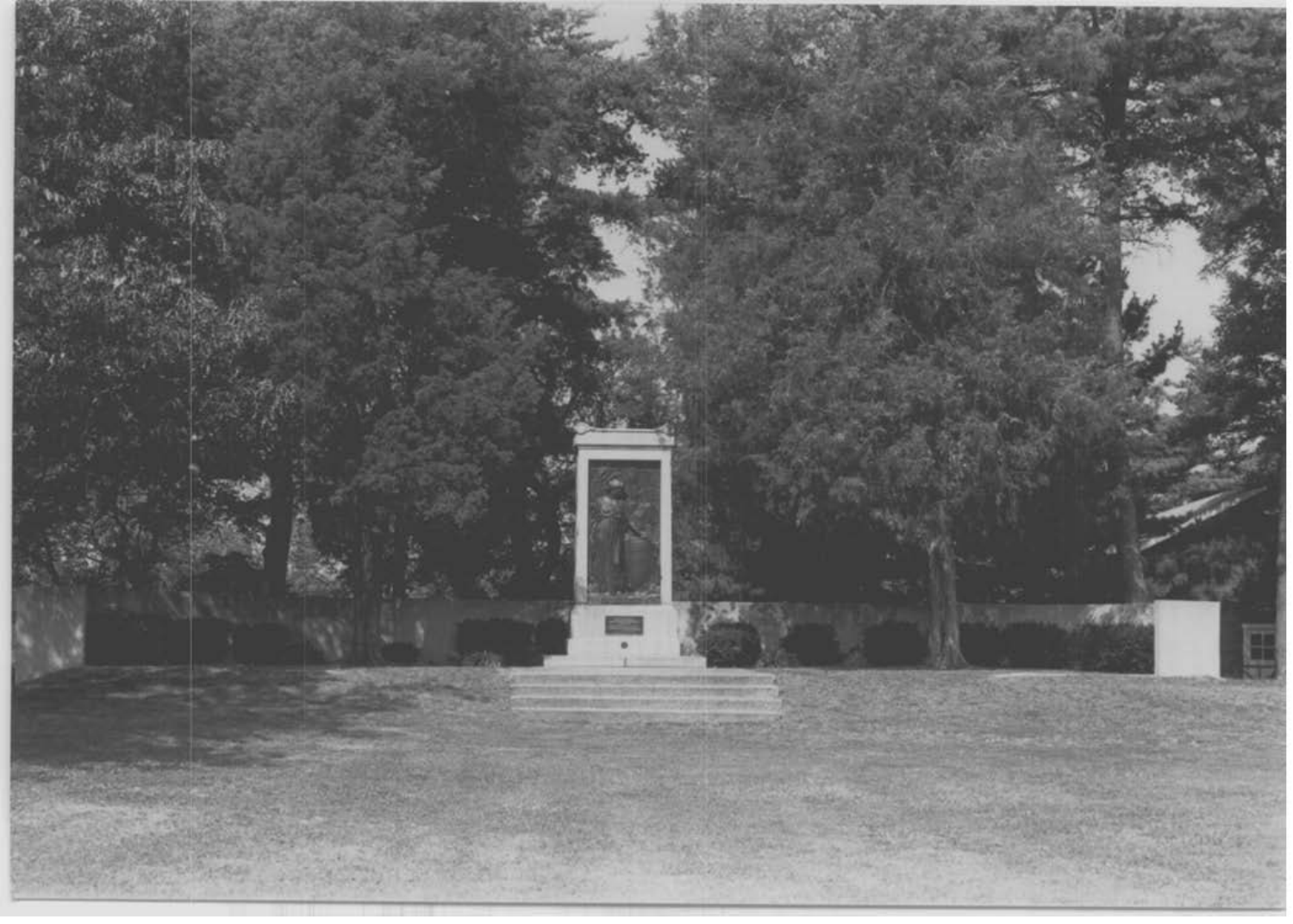```
AA - 23
```

```
MONUMENT TO FREAKH SOLDIERS + SAILORS OF THE
  AMERICAN REVOLUTION
ANNE ARUNDEL CO., MD
N. KURTZ
9|97NEG- MD SHPD
1/2
```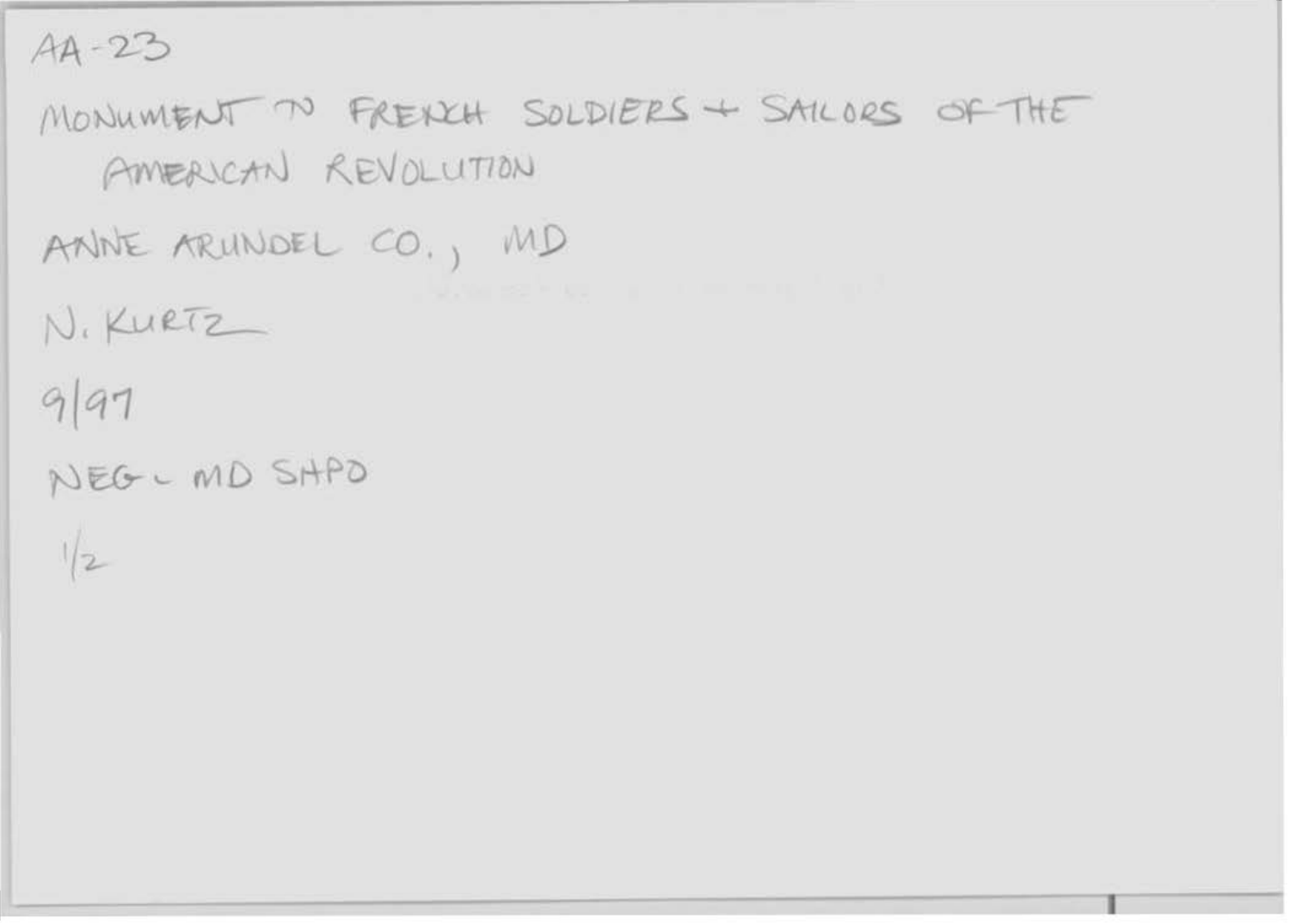